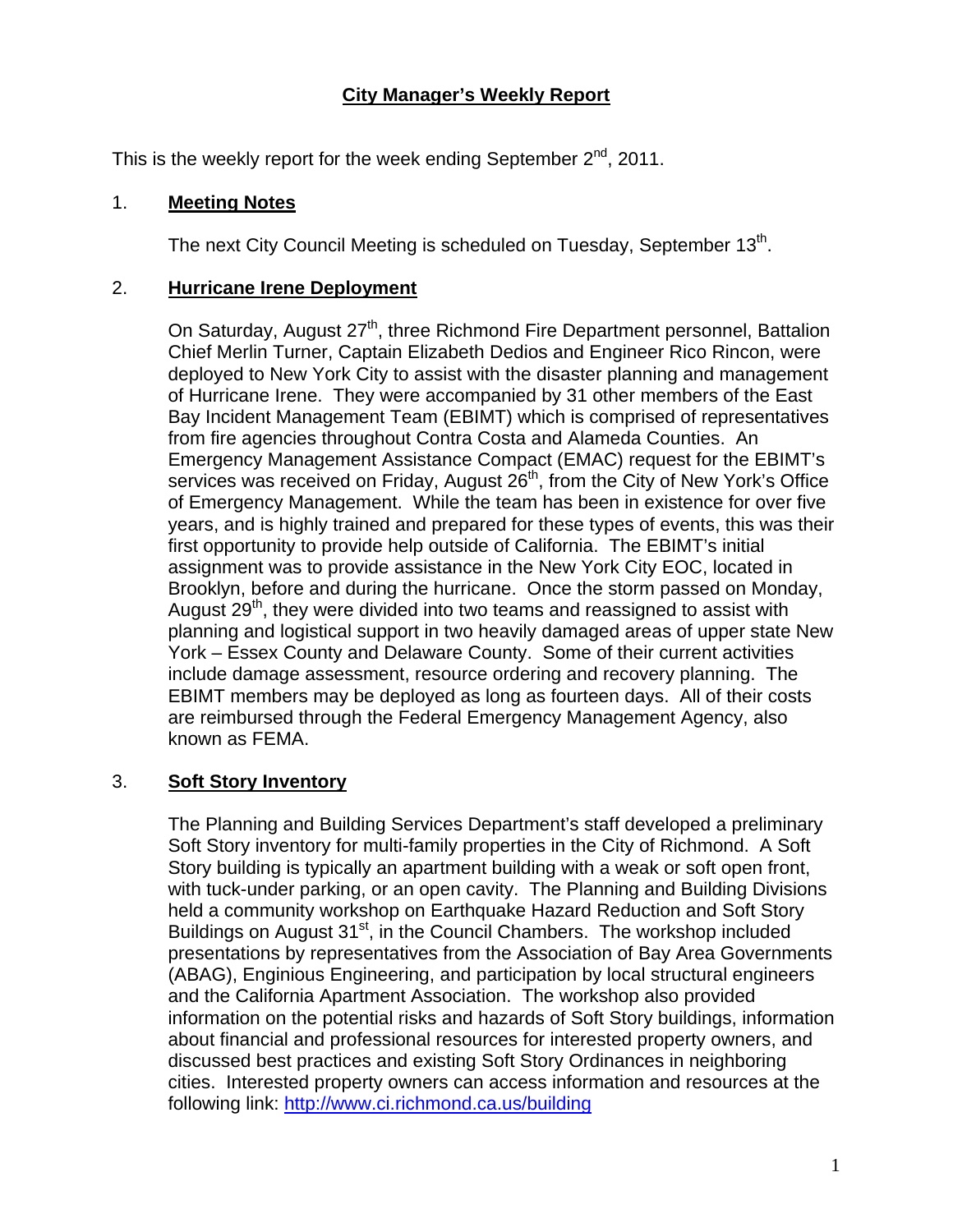## 4. **Director of the Office of Neighborhood Safety Honored by the National Forum for Black Public Administrators**

Congratulations to the Office of Neighborhood Safety Director, DeVone L. Boggan, who will be receiving the 2011 "Young Public Administrator of the Year Award" from the National Forum for Black Public Administrators (NFBPA). An awards banquet honoring Mr. Boggan will be held in the Bay Area some time in November 2011.

## 5. **Blossoms & Thorns Exhibit Moves to Martinez**

*Blossoms & Thorns: The Legacy of Richmond's Historic Japanese American Nurseries*, which exhibited at the Richmond Art Center from September through December 2010, is now at the Contra Costa County Administration Building, 651 Pine Street, Martinez, California. The exhibition will be shown from July 21<sup>st</sup> through September  $16<sup>th</sup>$ . The building is open Monday through Friday from 9:00 AM to 5:00 PM and closed on the weekends.

There will be a special reception on Saturday, September  $10<sup>th</sup>$ , from 1:00 PM to 3:00 PM. Everyone is invited to attend. Please share this information with your friends, family, and people on your mailing lists.

### 6. **Carlson Boulevard Improvements**

The contractor completed the new cement-treatment mixing with the subgrade last week, and the curing time is now complete. The next two weeks will concentrate on constructing the new median curbs prior to paving in mid-September.



First median curb forms being set along Carlson

### 7. **Public Works Updates**

Facilities Maintenance Division: Electricians replaced lighting and a CCTV pole at Carlson and Cutting Boulevards. They also conducted re-lamping on San Pablo Avenue. Painters painted the Main Library's main reading room, and carpenters and stationary engineers supported setting up the Plunge Bulkhead.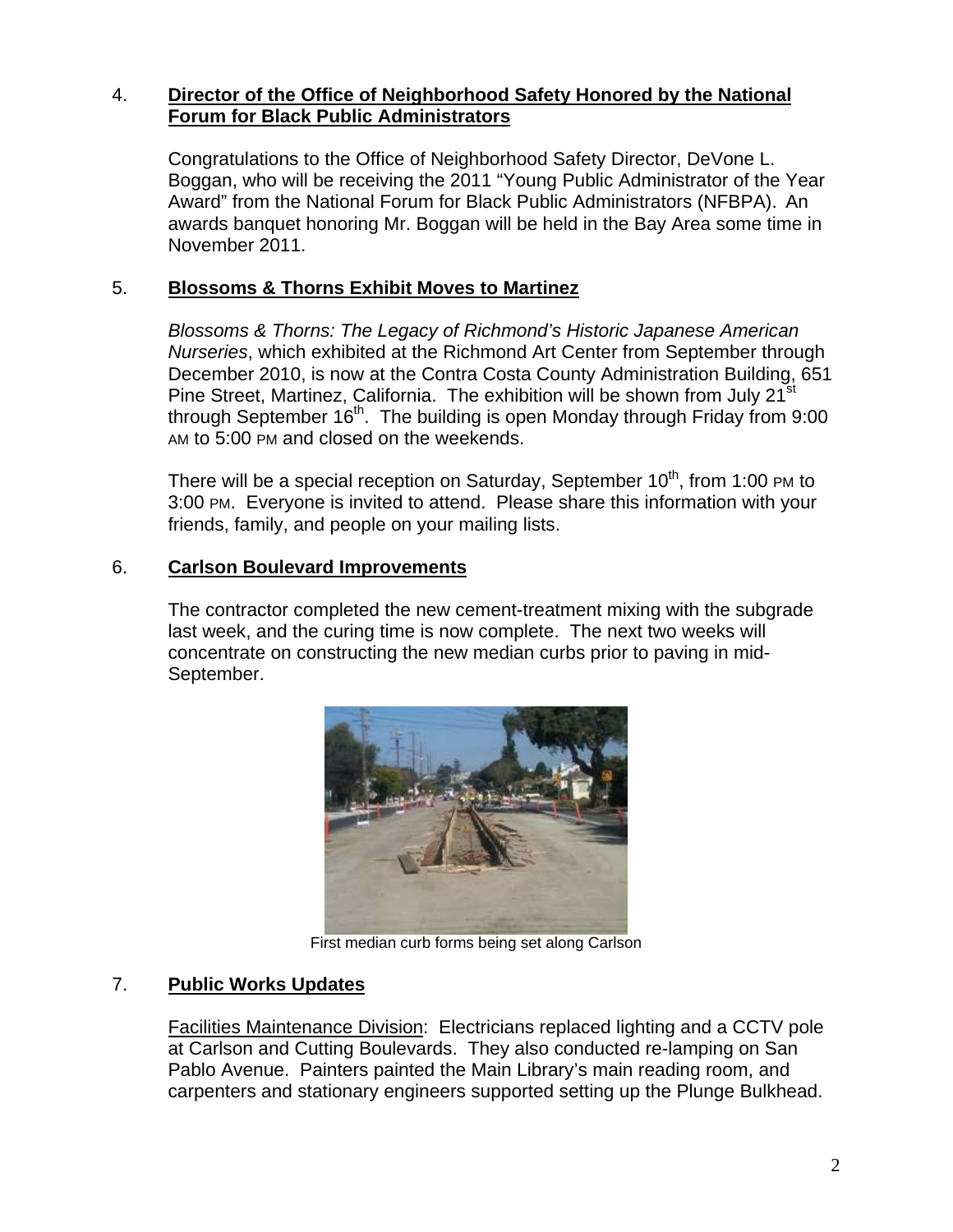

Pole replacement at Carlson and Cutting Boulevards

Parks and Landscaping Division: This week, staff completed vegetation management on Hilltop Drive, at Mira Vista Park, and city lots adjacent to De Anza High School; cleared vegetation from the bike lane on Castro Road; and assisted with the unloading and delivery of the Plunge Bulkhead. Next week, crews will conduct landscape maintenance at John F. Kennedy Jr. and Nicholl Parks; irrigation repairs at Parchester Park, Blume Avenue/Auto Plaza Drive, San Pablo Avenue at Hilltop Drive and, Southside Park; continue vegetation control along the Richmond Parkway; and will mow around the Hilltop Lake and the Hilltop Landscape Maintenance District's fire fuel areas. The tree trimming crew will also work at various locations throughout the city.



Streets and Parks crews supporting unloading the Plunge Bulkhead



Unloading the Plunge Bulkhead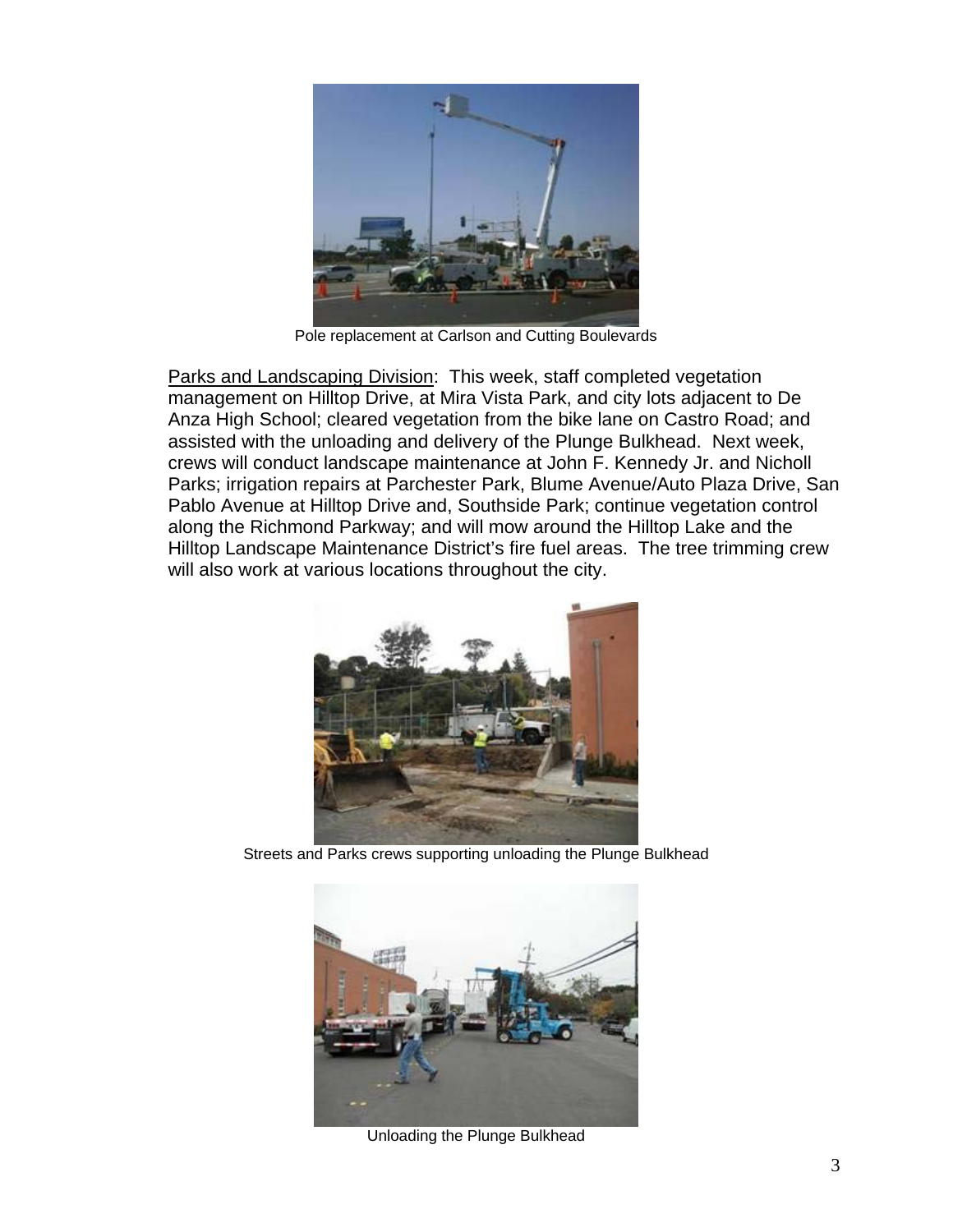Streets Division: This week, paving crews completed resurfacing Florida Avenue from Harbour Way to South 11<sup>th</sup> Street, and South 11<sup>th</sup> Street from Florida Avenue to Ohio Avenue. City sweepers, in coordination with Code Enforcement, swept the Richmond Parkway.



Resurfacing Florida Avenue, in front of the Maritime Building



Sweeping the Richmond Parkway

Next week, because of the holidays, the paving crews will be conducting pothole repairs throughout the city. The sign and lines crews will be working on repainting STOP messages and bars on San Jose, San Luis, Tehama, Alameda and San Joaquin Avenues, and on Carlson Boulevard.

### 8. **Recreation Highlight**

Tennis: The Recreation Department's Boys', ages 15 and under, tennis team captured the bronze medal in the 2011 United States Tennis Association's Northern California Jr. Sectional Championships in Fresno, California. They became the first team in the East Bay League to ever receive a medal. Also during the season, the team went undefeated, winning all league matches. Congratulations!